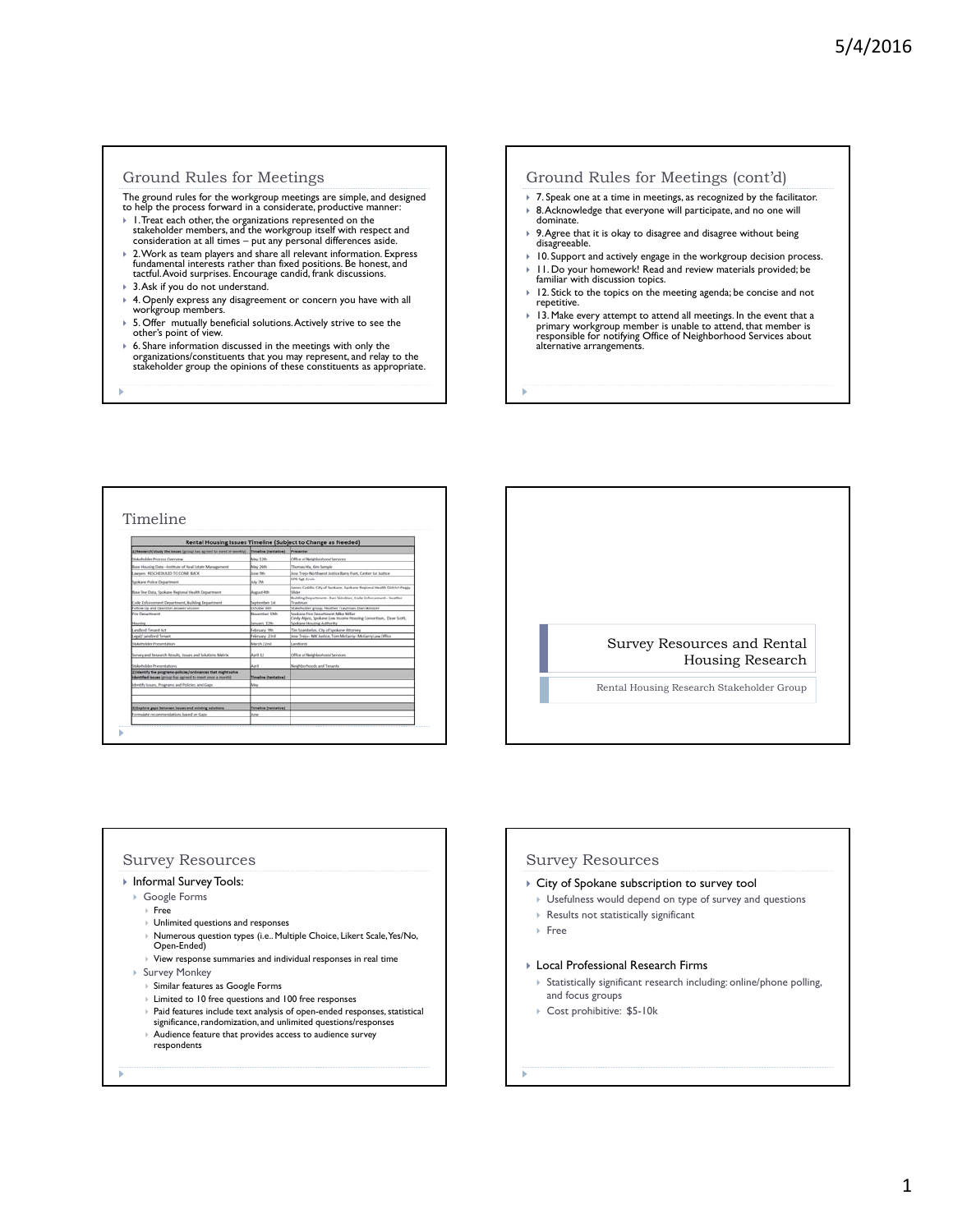# Survey Resources

- ▶ Questions about survey resources?
- Discussion regarding survey

# Rental Housing Research Summary

 While there is a lack of specific research on the structural condition of homes in Spokane, there is data available documenting the condition of housing on a national level

# ▶ Research Examples:

- American Housing Survey (U.S. Census Bureau)
- Portland Quality Rental Housing Workgroup: Final Recommendations (2008)
- American Healthy Homes Survey: Lead and Arsenic Findings, Department of Housing and Urban Development (April 2011)
- Eviction and the Reproduction of Urban Poverty, American Journal of Sociology (Matthew Desmond, Harvard University)

# American Housing Survey

- Conducted every other year by the U.S. Census Bureau
- Collects national and metropolitan area data on a rotating basis (25 metropolitan areas each year)
- Comprehensive housing unit data includes, type, size, age, neighborhood amenities, physical problems, and deficiencies.
- Data for responses available by type:
	- National
	- ▶ City
	- Tenure (renter or owner occupied)
	- Demographic (race, income, age)
- Location within city v. metro area v. outside metro area

# American Housing Survey MSCODE Last I

# American Housing Survey

- How the American Housing Survey may be useful:
	- Provides data on general and specific structural characteristics and deficiencies
	- Responses separated by owner v. renter occupied allows for comparison of data
	- ▶ Examples:
		- Exposed wiring
		- $\triangleright$  Signs of rodents
		- Water leakage
		- Broken/boarded up windows

| <b>Liverpoon</b>                                                                                    |                           |                          |                      | mown in thousands, sicapl as initizated megmeng-construct with Cartous 39.93 (Fund application - represents or markets to ours. See Apparviso 4 for definitional |                                                                |                                                        |                          |                                         |                                 |                             |                       |                                   |                              |                                   |                                          |                         |
|-----------------------------------------------------------------------------------------------------|---------------------------|--------------------------|----------------------|------------------------------------------------------------------------------------------------------------------------------------------------------------------|----------------------------------------------------------------|--------------------------------------------------------|--------------------------|-----------------------------------------|---------------------------------|-----------------------------|-----------------------|-----------------------------------|------------------------------|-----------------------------------|------------------------------------------|-------------------------|
| Characteristics                                                                                     | Total                     | <b>Letters</b>           |                      | Houston, and that when they<br><b>State</b>                                                                                                                      |                                                                | Household the schedule<br>Elsbefo (65)<br><b>Below</b> |                          |                                         |                                 | <b>Negross</b>              |                       |                                   |                              | <b>Insula MGA</b>                 |                                          |                         |
| Total                                                                                               | arcured.<br>HEAL          | Daniel<br>74,650         | 85.39                | <b>AMERICA</b><br>2.179                                                                                                                                          | intelnidon illunutatural<br>mainle homes. Black alone<br>6.817 | 46,696                                                 | <b>History</b><br>14,675 | <b>HORN AND</b><br><b>DOM</b><br>36,764 | power<br><b>Stude</b><br>14,417 | Stofbaugh<br>24,816         | <b>Hitlerid</b>       | Small <sub>1</sub><br>PL842 ALMIE | 29.879                       | <b>Warel Cardon Co.</b><br>34,758 | <b>Hof Carmal Dobrid</b><br>56,654 23,66 |                         |
| <b>Welled Physical Problems</b>                                                                     |                           |                          |                      |                                                                                                                                                                  |                                                                |                                                        |                          |                                         |                                 |                             |                       |                                   |                              |                                   |                                          |                         |
| are plusing produced<br><b>Numbers</b>                                                              | <b>THE</b><br>1,912       | m<br><b>KSN</b>          | <b>THE</b><br>724    | ٠<br>٠                                                                                                                                                           | <b>AV</b>                                                      | m<br>241                                               | w<br><b>Han</b>          | w<br>244                                | 279                             | ٠<br><b>SHE</b>             | ×<br>274              | ٠<br>$\overline{422}$             | SOM                          | m<br><b>ARE</b>                   | <b>CC</b>                                | $\frac{1}{2}$           |
| <b>Healthca</b><br>Electric                                                                         | 874<br>$\mathbf{H}$       | int<br>$^{16}$           | 164<br>×             | ٠                                                                                                                                                                | w                                                              | $\frac{1}{2}$<br>٠                                     | 137<br>$\leftrightarrow$ | w<br>u                                  | <b>HE</b><br>×                  | 104<br>$\rightarrow$        | w<br>×                | 927<br>$+1$                       | 118<br>13                    | 2MW<br>$\overline{1}$             | 20ml<br>×                                |                         |
| <b>DESPERT</b>                                                                                      | $\sim$                    | $\rightarrow$            | <b>ALC</b>           | ٠                                                                                                                                                                |                                                                | $\rightarrow$                                          | $\overline{\phantom{a}}$ | ٠                                       | 3H                              | $\rightarrow$               | ٠                     | $\mathbf{a}$                      | m                            | $\mathcal{L}$                     | $\sim$                                   |                         |
| --<br>---                                                                                           | 1,640                     | 1,412                    | 2,314                | ٠                                                                                                                                                                | m                                                              |                                                        | ٠                        |                                         | 3,237                           |                             | w                     |                                   | m                            | 1,479                             | <b>Cand</b>                              |                         |
| Photograph<br><b>Healing</b>                                                                        | 221<br><b>DOR</b>         | 73<br><b>E11</b>         | tant.<br>teil        | т<br>٠                                                                                                                                                           | 21<br>148                                                      | <b>TA</b><br>278                                       | 80<br>the                | 36<br>288                               | 71<br>173                       | $\alpha$<br>$^{24}$         | 28<br>ü               | $\overline{1}$<br>sit             | <b>ES</b><br>10 <sup>2</sup> | $\overline{u}$<br>247             | m<br>201                                 | m                       |
| Librarie<br>sister.                                                                                 | <b>SM</b><br>1,666        | <b>ART</b><br>10k        | <b>Said</b><br>4,637 | $\sim$<br>$\mathbf{r}$                                                                                                                                           | vzi.<br>$^{16}$                                                | 244<br>ess.                                            | <b>Mag</b><br>784        | 427<br>298                              | <b>Sale</b><br>688              | 244<br>m                    | 242<br>$\rightarrow$  | <b>You</b><br><b>STA</b>          | sivil<br><b>Kind</b>         | APR 1<br>APR .                    | <b>SKA</b><br><b>Turn</b>                | 215<br>w                |
| started Salesmann's                                                                                 |                           |                          |                      |                                                                                                                                                                  |                                                                |                                                        |                          |                                         |                                 |                             |                       |                                   |                              |                                   |                                          |                         |
| and of this is half 12 months.                                                                      | case)                     | <b>STA</b>               | 45H                  | $\sim$                                                                                                                                                           | mid                                                            | <b>Chief</b>                                           | 711                      | 135                                     | 267                             | <b>TOT</b>                  | <b>Till</b>           | $+0.7$                            | 54H                          | 402                               | AND .                                    |                         |
| came of more or basil 12 months.<br>sales of textents, mot more whelet tond in taxit 12 Houston     | 10.507<br>THE             | 7,249<br>224             | 3,316<br>32Y         | ×<br>$\sim$                                                                                                                                                      | it vas<br>$+1$                                                 | 1,579<br>$^{12}$                                       | <b>KYN</b><br><b>STA</b> | 2.244<br>112                            | 1.549<br><b>TEL</b>             | 3,211<br><b>NO</b>          | 2.729<br>$\mathbf{u}$ | 1294<br>348                       | 1,546<br><b>NO</b>           | 2,616<br>264                      | 4791<br>$\frac{1}{2}$                    | 3.201<br>11             |
| area of codersaches in last 12 months.                                                              | 11,896                    | 5,445                    | 4,408                | 'n                                                                                                                                                               | 741                                                            | 3,618                                                  | 3,886                    | $2.2 + 6.$                              | 2.946                           | 4,244                       | 764                   | 7938                              | 1,267                        | 5,276                             | 6,9830                                   | 5.42                    |
| play as Noons<br>green conscious and financial communication                                        | 1,054<br>1,163            | ai+<br>2.588             | 541<br>3.513         | ٠<br>×                                                                                                                                                           | <b>HEN</b><br>352                                              | 211<br>1,532                                           | <b>Disk</b><br>147       | $+10$<br>744                            | <b>Jet</b><br>1,281             | <b>TH</b><br>1,948          | w<br><b>LEFT</b>      | $+11$<br>2.337                    | 717<br>bas                   | $+64$<br>1,916                    | 348<br>3,524                             | 25<br>1.111             |
| coven plaster or peaking paint retented.                                                            | 1,623                     | <b>KIN</b>               | 1,803                | э                                                                                                                                                                | $^{+1}$                                                        | <b>WES</b>                                             | 282                      | 272                                     | hes.                            | <b>AP</b>                   | $+41$                 | to                                | 227                          | <b>AST</b>                        | Md <sup>2</sup>                          | 12                      |
| <b>Links Broad Avenue</b>                                                                           | 194                       | $7 + 1$                  | 74                   | $\sim$                                                                                                                                                           | ÷                                                              | 18                                                     | $\rightarrow$            | $\rightarrow$                           | ×                               | ×                           | w                     | ×                                 | ×                            | $\overline{a}$                    | <b>A</b>                                 | ×                       |
| <b>IDENT WITH</b><br>lished authors' started to shall.                                              | 1,895<br>1,616            | $+817$<br>ast.           | sid.<br>m            | $\overline{1}$<br><b>Sec</b>                                                                                                                                     | 718<br>$\mathbf{r}$                                            | 228<br>278                                             | 278<br>210               | <b>ATA</b><br><b>TTE</b>                | and<br><b>SET</b>               | $\frac{1}{2}$<br><b>SSA</b> | 574<br>the            | ser<br>tar                        | 436<br>tet il                | ARC<br>tor                        | sec.<br>AP6                              | 4H<br><b>Saf</b>        |
| lank Traine Breaksboards                                                                            |                           |                          |                      |                                                                                                                                                                  |                                                                |                                                        |                          |                                         |                                 |                             |                       |                                   |                              |                                   |                                          |                         |
| strate area or move flourt-bullets.<br>petition 2 has no cambia la la gratica fallal any has the AB | <b>+15.756</b><br>112,634 | <b>16.635</b><br>14, 246 | $62 + 196$<br>MADE   | E.SPH<br>2.336                                                                                                                                                   | 0.917<br>A.761                                                 | 18, 20.5<br>16,616                                     | 14,508<br>14,347         | 29,784<br>36, 181                       | 10.411<br><b>AT GRAY</b>        | 21,008<br>30.476            | 16,687<br>16.300      | 42.957<br>an east                 | 25, 204<br>25.574            | 14,715<br>14,543                  | 11,667<br>56.676                         | <b>F1 fel</b><br>33,546 |
| to be available of a print a british of the anti-                                                   | 1,872                     | 745                      | 1,106                | $\overline{1}$                                                                                                                                                   | <b>AN</b>                                                      | 4H                                                     | 244                      | 244                                     | 544                             | MH                          | 551                   | 114                               | et t                         | 18.7                              | 141                                      | ×                       |
| to breakdowns lasting 5 hours or more<br>fourtees of breakdowns that lasted & hours or more.        | A41                       | <b>Sal</b>               | <b>Seal</b>          | ı                                                                                                                                                                | $+1$                                                           | $-11$                                                  | $\rightarrow$            | 73                                      | 132                             | $\sim$                      | т                     | 116                               | <b>SIM</b>                   | 187                               | 164                                      |                         |
|                                                                                                     | 534                       | 10 <sup>2</sup>          | 12M                  |                                                                                                                                                                  | m                                                              | 258                                                    | 112                      | $+10$                                   | 198                             | 161                         | 189                   | 101                               | <b>DEE</b><br>w              | 304                               | ted                                      |                         |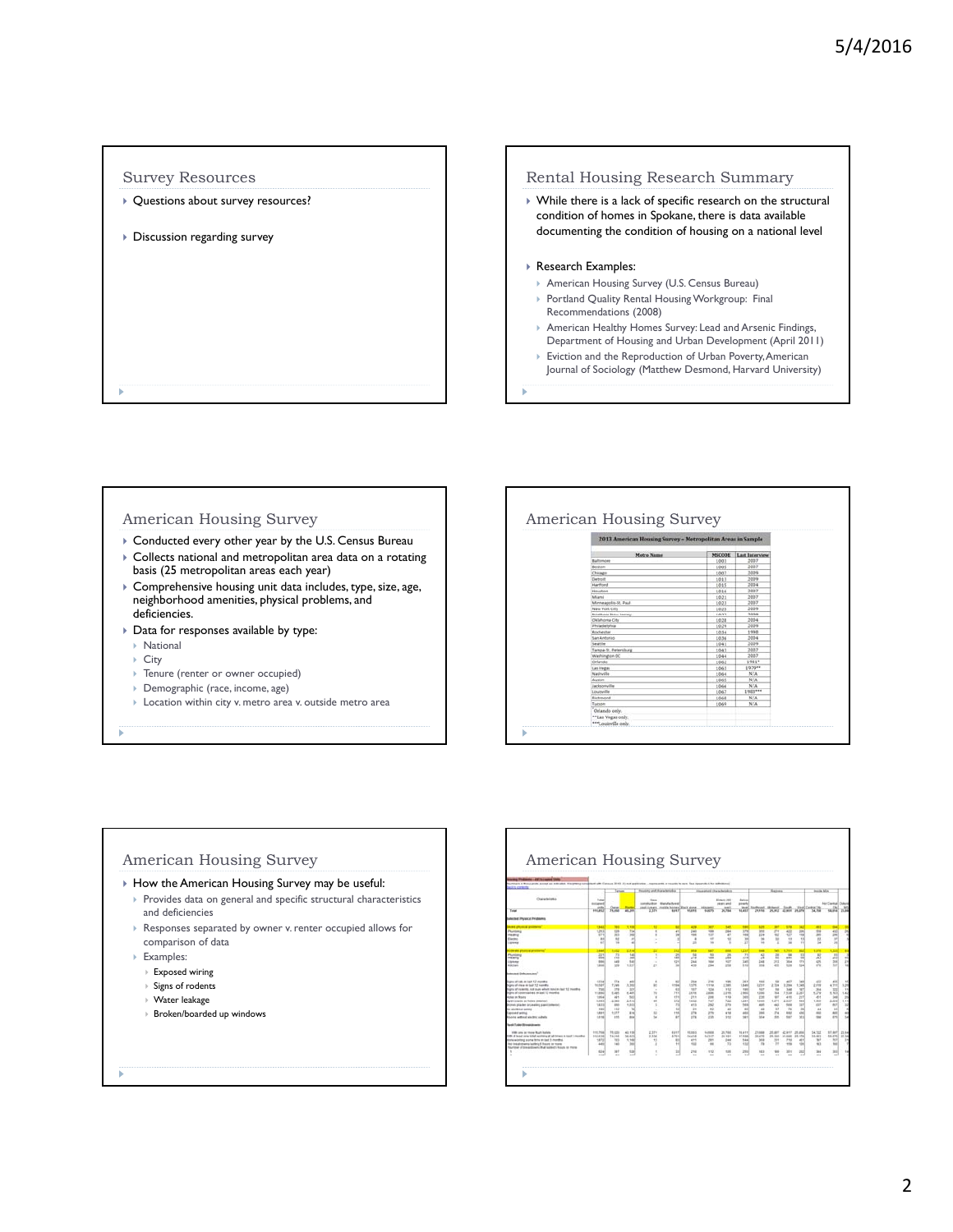|                                                                                                                                                                                                                                                                                                       |                                                                                                     | <b>Tartune</b>                                                                                    |                                                                                                           |                                                                                                | (Get) in Standalili, Asingl an informed Winghang companies with Canava (915). (I) het applicable, - represents or results to be in Sea Apparents A for individuals)<br>Royalty and characteristics<br>Household characteristics |                                                                                   |                                                                                                                   |                                                                                               |                                                                                      |                                                                                                                            | <b>Fagiers</b>                                                                                                |                                                                                                                | <b>Brainfer Address</b>                                                                            |                                                                                               |                                                                                                      |                                 |
|-------------------------------------------------------------------------------------------------------------------------------------------------------------------------------------------------------------------------------------------------------------------------------------------------------|-----------------------------------------------------------------------------------------------------|---------------------------------------------------------------------------------------------------|-----------------------------------------------------------------------------------------------------------|------------------------------------------------------------------------------------------------|---------------------------------------------------------------------------------------------------------------------------------------------------------------------------------------------------------------------------------|-----------------------------------------------------------------------------------|-------------------------------------------------------------------------------------------------------------------|-----------------------------------------------------------------------------------------------|--------------------------------------------------------------------------------------|----------------------------------------------------------------------------------------------------------------------------|---------------------------------------------------------------------------------------------------------------|----------------------------------------------------------------------------------------------------------------|----------------------------------------------------------------------------------------------------|-----------------------------------------------------------------------------------------------|------------------------------------------------------------------------------------------------------|---------------------------------|
| Owndership                                                                                                                                                                                                                                                                                            | Total<br>minuted<br>old in                                                                          | <b>Sena</b>                                                                                       |                                                                                                           | <b>Since</b><br><b>Jold 4 years</b>                                                            | contractor Standardardin                                                                                                                                                                                                        | civia homes. Shark above                                                          |                                                                                                                   | Elmen, dil.<br><b>UNES AND</b>                                                                | <b>Date:</b><br><b>DACLARMS SHA</b>                                                  |                                                                                                                            |                                                                                                               |                                                                                                                | met                                                                                                | <b>Cardial</b>                                                                                | <b>Red Contral</b> Chief                                                                             | m                               |
| \$ or stare<br>builder of disappears not reported<br>between hit repeated                                                                                                                                                                                                                             | ь<br>ы<br>1,544                                                                                     | w<br>٠<br>m                                                                                       | ×<br>si                                                                                                   | ٠<br>$\overline{a}$                                                                            |                                                                                                                                                                                                                                 | w                                                                                 | $\frac{1}{2}$                                                                                                     | 308                                                                                           |                                                                                      | 236                                                                                                                        | 256                                                                                                           | in                                                                                                             |                                                                                                    | ü<br>w                                                                                        | 嶺<br><b>u</b><br>self                                                                                |                                 |
| <b>Fater Laskage Daring Last 12 Months</b>                                                                                                                                                                                                                                                            |                                                                                                     |                                                                                                   |                                                                                                           |                                                                                                |                                                                                                                                                                                                                                 |                                                                                   |                                                                                                                   |                                                                                               |                                                                                      |                                                                                                                            |                                                                                                               |                                                                                                                |                                                                                                    |                                                                                               |                                                                                                      |                                 |
| a bakage from inicide directors<br>Mr. business Fort mode attractors.<br>object tacked up or mechanic<br><b>Trans Indiana</b><br><b>Sidest outle healer</b><br>The at unkness (michales nd equined)<br>later leakage not reported                                                                     | 106, 742<br>7.836<br>1.827<br>3,301<br><b>RM</b><br>2,220<br>1,367                                  | 11, 136<br>4.136<br>$^{46}$<br>1.988<br><b>SOF</b><br>1.119<br><b>WW</b>                          | 36,326<br>3.794<br>m<br>1,040<br>.twi<br>1,123<br><b>SEC</b>                                              | 2,261<br>w<br>÷<br>u<br>×<br>×<br>$\rightarrow$                                                | KANE<br>ste<br>$\overline{z}$<br>m<br>w<br>w<br>$\overline{\phantom{a}}$                                                                                                                                                        | 10,407<br>1419<br>356<br>100<br>×<br>$+25$<br>199                                 | 11.446<br><b>SEE</b><br>$^{16}$<br><b>HER</b><br>$\sim$<br>128<br>$\rightarrow$                                   | 24, 281<br>1.142<br>228<br>siz<br>1ai<br>108<br>108                                           | 16, 616<br><b>SAFE</b><br><b>Sept</b><br>44f<br><b>Vol</b><br>$+14$<br>$-$           | 94, 317<br>1,619<br>323<br>TO:<br>122<br>$+17$<br>m                                                                        | <b>23 626</b><br>7.706<br>$+11$<br><b>COL</b><br>$+11$<br>104<br><b>Jose</b>                                  | 38.673<br>2,736<br>662<br>2.95<br><b>YE</b><br>tion.<br>$\overline{1}$                                         | 23,707<br><b>A Mark</b><br><b>CH</b><br>$\overline{a}$<br>m<br>$\frac{1}{2}$<br><b>Dist</b>        | 1112<br>2.811<br>721<br>$+214$<br><b>AM</b><br><b>TH</b><br>m                                 | <b>SERVEL</b><br>1,760<br><b>MAIL</b><br>1.215<br>416<br>$+200$<br>gar!                              | 21.41<br>131                    |
| ir kalkaga Tott outside situature<br>We learning them materials intractors!<br>Seamuld<br>liab, closel actions, at doze<br>The at attempt (mitules not supported)<br>Service has teacher system                                                                                                       | vice due of<br>3,414<br>A MO<br>3.448<br>1,544<br><b>T.XM</b><br>1,237                              | 49,234<br>5,407<br>1,248<br>1,915<br>1,823<br><b>Wid</b><br>tel to                                | 36,300<br>z mi<br>1 kg<br>m<br>w<br>w<br>m                                                                | 1207<br>w<br>ü<br>÷<br>×<br>٠<br>×                                                             | 6.162<br>seri<br><b>GH</b><br>×<br><b>CHE</b><br>ü<br>$\sim$                                                                                                                                                                    | 12,206<br>1.534<br><b>VS</b><br>282<br>108<br>126<br>iii                          | 13,688<br>1,411<br><b>SAF</b><br>top<br><b>ISS</b><br>ini.<br>×                                                   | 34,580<br>1,676<br><b>MIT</b><br>178<br>176<br>208<br>$^{16}$                                 | 16,626<br>1,652<br><b>SER</b><br>279<br>w<br>$\sim$<br>m                             | 14, 219<br>2.287<br>1,364<br>748<br>at i<br>$^{24+}$<br>201                                                                | 10,747<br>2.845<br>1,911<br>1,346<br>4TI<br>24<br>$\frac{1}{2}$                                               | <b>Build</b><br>2.963<br>9.877<br>24<br>net<br>281<br>kg                                                       | 26,296<br>1,346<br>mi<br>ü<br>m<br>pot<br>241                                                      | <b>TEAM</b><br>2.982<br>0.534<br><b>CELL</b><br>K11<br>718<br>101                             | <b>CLIMAL</b><br>4.487<br>4,236<br>1, 2.9%<br><b>ME</b><br>$-14$<br>ev)                              | 26.74<br>1.16<br>1.04<br>×<br>× |
| started Balding Conditions" 1                                                                                                                                                                                                                                                                         |                                                                                                     |                                                                                                   |                                                                                                           |                                                                                                |                                                                                                                                                                                                                                 |                                                                                   |                                                                                                                   |                                                                                               |                                                                                      |                                                                                                                            |                                                                                                               |                                                                                                                |                                                                                                    |                                                                                               |                                                                                                      |                                 |
| <b>Automobile</b><br>very nating means!<br><b><i>DEA AT ANY</i></b><br>stony books, andrey, as other outside and instantal<br>sing terioris wate<br>carteri co interesa<br>token seinteer<br>ars art adobasi<br>suintenan prunning to has open crack or bole<br>ma of the about<br><b>Instruction</b> | 1. And<br>2,868<br>tint<br>1,907<br>m<br>$\sim$<br>2.934<br>3,790<br>3.601<br>meed<br>$\rightarrow$ | 1,862<br>3.192<br>$^{+}$<br>1,349<br><b>AM</b><br>435<br>1.996<br>3.933<br>7.65<br>41, 523<br>270 | 400<br>sini<br>m<br><b>Kind</b><br>13.1<br><b>Inch</b><br>w<br><b>ATM</b><br>m<br>kg land<br>$\mathbb{R}$ | ٠<br>$\overline{a}$<br>u<br>$\overline{z}$<br>-<br>٠<br>w<br>$\overline{a}$<br>×<br>1,804<br>- | test<br>m<br>w<br>mai<br>121<br><b>CALL</b><br>m<br>w<br>164<br>5.61M<br>w                                                                                                                                                      | <b>Salt</b><br>108<br>117<br>$+1$<br>110<br>136<br>126<br>NH<br>iis<br>6.574<br>٠ | <b>HE</b><br><b>HA</b><br><b>TOR</b><br><b>Inc.</b><br><b>Via</b><br>tak<br>m<br>hant.<br>116<br>T Isk<br>$^{16}$ | 279<br>A16<br>w<br>108<br>$+10$<br>$\blacksquare$<br>$+11$<br>478<br><b>MR</b><br>vuiria<br>× | m<br><b>SEE</b><br>14.4<br>$\rightarrow$<br>19.4<br>m<br>ш<br>456<br>ü<br>6,214<br>× | m<br>$\frac{1}{2}$<br>w<br>339<br>w<br>$\ddot{\phantom{1}}$<br>$\rightarrow$<br>w<br>654<br><b>71,836</b><br>$\rightarrow$ | 100<br>All a<br><b>John</b><br>$\leftrightarrow$<br>211<br>$^{12}$<br><b>Gat</b><br>386<br>471<br>or vas<br>× | <b>H</b><br>1.54<br>$^{+}$<br><b>Ref</b><br><b>Sec</b><br>36<br>129<br>$-144$<br>1,274<br>28,239<br><b>TER</b> | <b>STAR</b><br>66<br><b>Sell</b><br>m<br>ST1<br>$\sim$<br>kel.<br>SGL<br>in 1<br><b>VEATH</b><br>w | <b>Half</b><br>407<br>200<br>481<br>346<br>224<br>7md<br>1,811<br>971<br>W347<br>$\mathbf{u}$ | <b>SH</b><br>1.142<br>m<br>stil.<br><b>Self</b><br>281<br>$+300$<br>400<br>$+ 1481$<br>as next<br>NF | $\sim$<br>×<br>VI 68            |

## Portland Quality Rental Housing Workgroup

- ▶ Portland City Council issued a Resolution to: "explore the issue and extent of substandard rental housing conditions in Portland and the role of public policies and programs in addressing incidents of substandard housing"
- $\blacktriangleright$  Resolution directed the creation of a workgroup representing low-income tenants, property managers and property owners, local housing enforcement agencies and public health officials.
- $\blacktriangleright$  In its research of issues related to substandard housing, the workgroup conducted a landlord study and focus group

# Portland Quality Rental Housing Workgroup

### ▶ Owner and Manager Survey

- Online survey of 233 property owners and managers in Portland
- Survey addressed issues including:
- $\triangleright$  Notifying tenants about lead paint
- ▶ Pest control
- Landlord knowledge and training
- $\blacktriangleright$  Tenant education
- Eviction experience
- City inspection at request of tenant

# Portland Quality Rental Housing Workgroup

### Landlord Focus Group Discussions

- Discussions with 15 small landlords and onsite property managers
- Expanded the discussion of issues covered in the Landlord and Property Management Survey
- Focus group report includes a summary of discussion for each issue and sampling of individual responses

### American Health Homes Survey

- American Healthy Homes Survey: Lead and Arsenic Findings, Department of Housing and Urban Development (April 2011)
	- ▶ Conducted from June 2005 through March 2006
	- Measured levels of lead, lead hazards, allergens, arsenic, pesticides, and mold in homes nationwide
- Contains estimates of contaminants for subpopulations of housing including, region, age of housing, demographics, income, owner vs. renter occupied, etc.

# Eviction Study

- Eviction and the Reproduction of Urban Poverty, American Journal of Sociology (Matthew Desmond, Harvard University)
- Used statistical and ethnographic analysis to explore the prevalence and ramifications of eviction in the lives of the urban poor
- Gathered statistics from eviction records in Milwaukee between January 2003 and December 2007
- Desmond gathered ethnographic data by living in mobile home park and inner city boarding house. He observed the relationships between landlords and families being evicted
- $\triangleright$  Provides insight into the relationship between landlords and tenants, reasons and factors for evictions, and touches on issues related to substandard housing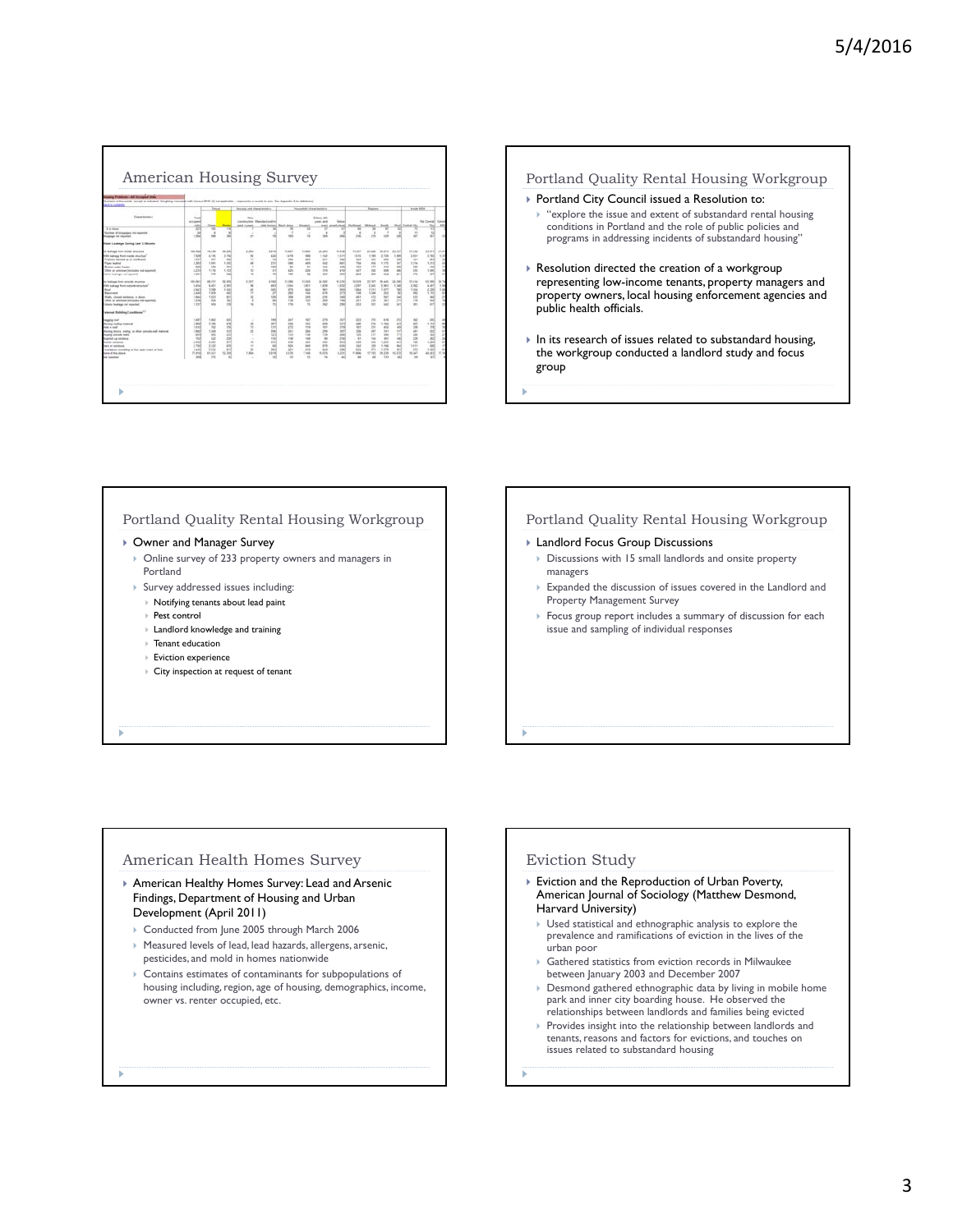# Additional Research Discussion

- What additional research or data would the stakeholder group find useful?
- Please see Annotated Bibliography for additional research, studies, and reports.



|                                                                                           | <b>ISSUES</b>             |             |       |  |  |  |  |  |  |
|-------------------------------------------------------------------------------------------|---------------------------|-------------|-------|--|--|--|--|--|--|
| <b>EXISTING</b><br><b>PROGRAMS</b>                                                        | <b>Building Condition</b> | Solid Waste | Crime |  |  |  |  |  |  |
| <b>Building Safety Permit</b><br>(fee based, no<br>enforcement)                           | x                         |             |       |  |  |  |  |  |  |
| Code Enforcement<br>(life safety level)                                                   | x                         | x           |       |  |  |  |  |  |  |
| <b>COPS Crime Free</b><br><b>Housing Training</b><br>(voluntary program)                  |                           |             | x     |  |  |  |  |  |  |
| Women's Hearth<br><b>Rental Training</b><br>Program<br>(women only, voluntary<br>program) |                           | x           |       |  |  |  |  |  |  |

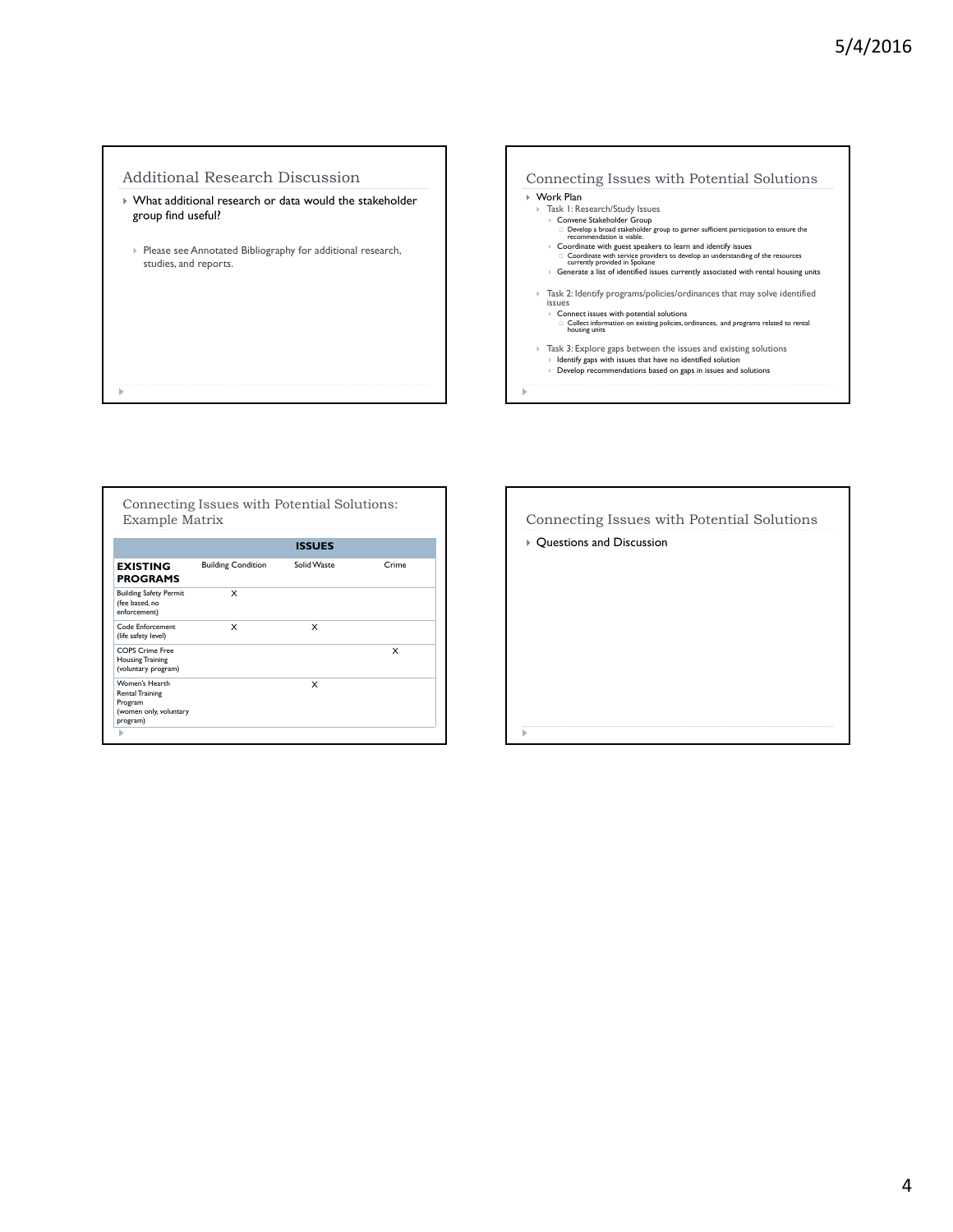# Annotated Bibliography

*Advancing Healthy Housing: A Strategy for Action*. Rep. Federal Healthy Homes Work Group, 2013. Web. 6 Apr. 2016. <http://portal.hud.gov/hudportal/documents/huddoc?id=stratplan\_final\_11\_13.pdf>.

This report outlines the goals and priorities related to the promotion of healthy housing identified by the Healthy Homes Work Group, a federal interagency group which includes the Department of Housing and Urban Development, Centers for Disease Control, National Institute of Environmental Health Sciences, Department of Agriculture, Environmental Protection Agency, Department of Energy, Department of Labor, and the National Institute of Standards and Technology.

There are useful statistics regarding the health of housing in the U.S. as well as an outline of goals, strategies, existing programs, and resources provided by federal agencies.

- "American Community Survey (ACS)." *American Community Survey (ACS)*. U.S. Census Bureau, n.d. Web. 06 Apr. 2016. <https://www.census.gov/programs-surveys/acs/>.
- "American FactFinder." *American FactFinder*. U.S. Census Bureau, n.d. Web. 06 Apr. 2016. <http://factfinder.census.gov/faces/nav/jsf/pages/index.xhtml>.

The American FactFinder is a tool provided by the U.S. Census Bureau. It provides census data as well as data from other surveys conducted by the Census Bureau. There is some general housing data available that is specific to Spokane.

*American Healthy Homes Survey: Lead and Arsenic Findings*. Rep. U.S. Department of Housing and Urban Development, Apr. 2011. Web. 12 Apr. 2016. <http://portal.hud.gov/hudportal/documents/huddoc?id=AHHS\_Report.pdf>.

"The American Healthy Homes Survey (AHHS), conducted from June 2005 through March 2006, measured levels of lead, lead hazards, allergens, arsenic, pesticides and mold in homes nationwide. This report includes estimates of the prevalence and levels of lead in paint, dust and soil, and arsenic in dust and soil, both for all housing and for important subpopulations of housing defined by region, age, urbanization, presence of children under age 6, housing type, owned vs. rented, Government support, income, race and ethnicity. The report provides a comparison with the findings on the prevalence of lead-based paint and lead-based paint hazards from the National Survey of Lead and Allergens in Housing (NSLAH), conducted in 1998-1999."

"American Housing Survey (AHS)." *American Housing Survey (AHS)*. U.S. Census Bureau, 2013. Web. 06 Apr. 2016. <https://www.census.gov/programs-surveys/ahs.html>.

"The American Housing Survey (AHS), the most comprehensive housing survey in the U.S., provides up-to-date information on the size and composition of the housing stock in our country. As the population increases, so does the demand for housing. This survey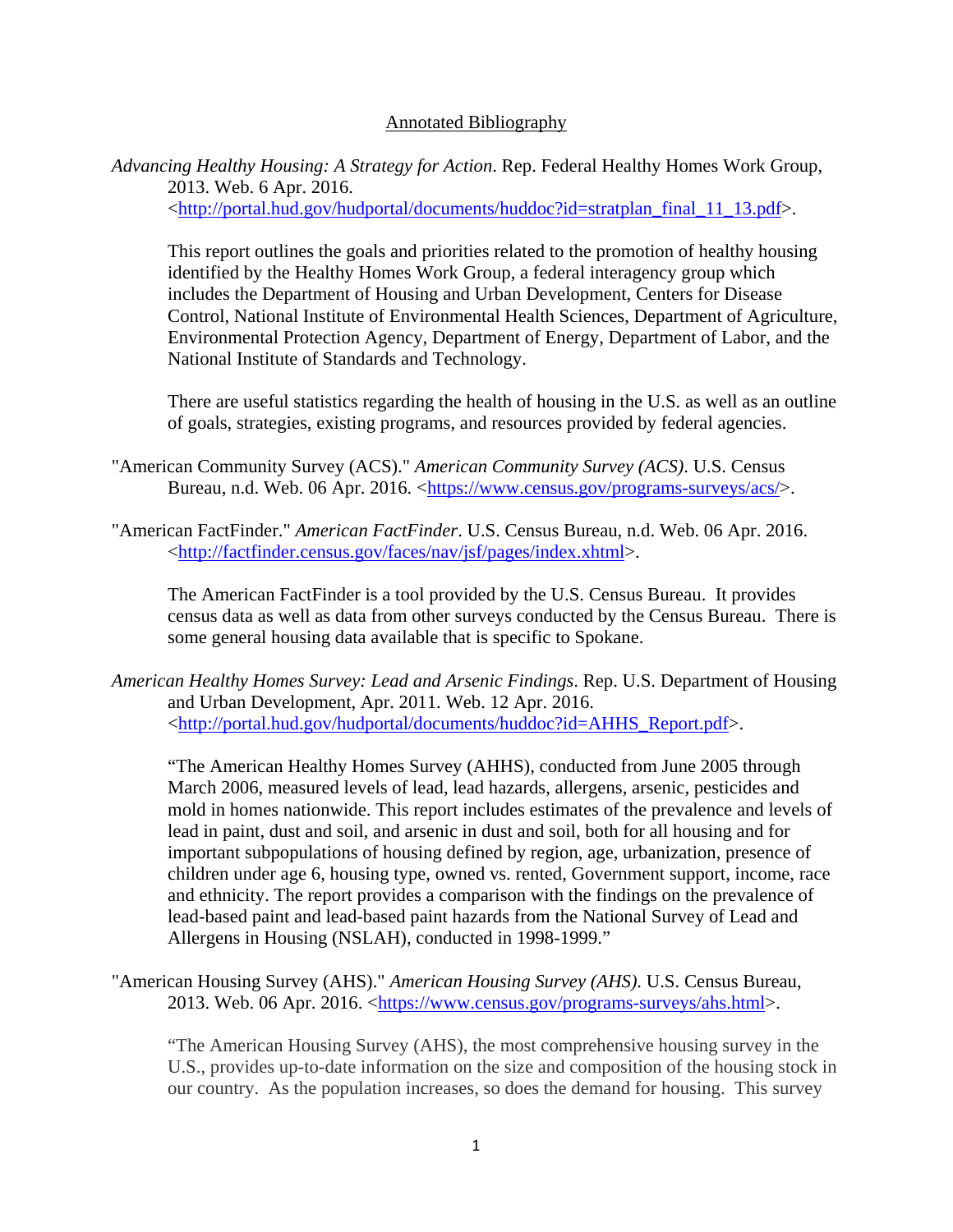delivers much needed information about the types of homes in which people are now living and the characteristics of these homes, as well as the costs of running and maintaining them.

National data are collected every other year and metropolitan area data are collected on a rotating basis. The AHS is sponsored by the Department of Housing and Urban Development (HUD) and conducted by the U.S. Census Bureau."

The AHS provides data on numerous housing subjects. Of particular help to the stakeholder group may be the data it collects on specific structural conditions and defects. While Spokane was not one of the metropolitan areas in the survey, national and regional data is available as well as data for Seattle. The data is also broken up to allow comparison between the characteristics of renter and owner occupied homes.

<http://www.jchs.harvard.edu/sites/jchs.harvard.edu/files/americas\_rental\_housing\_2015 \_web.pdf>.

Report issued by the Joint Center for Housing Studies of Harvard University on the current status of the rental market. While this report does not address the physical condition of rental housing, it addresses trends and the issue of affordability in the current rental housing market.

*The Community Listening Project*. Rep. DC Consortium of Legal Services Providers, Apr. 2016. Web. 5 May 2016. <http://www.lawhelp.org/files/7C92C43F-9283-A7E0-5931- E57134E903FB/attachments/A4B5C44F-8B88-4B76-97A9-FF648F7C7EB9/clp-finalapril-2016.pdf>

Research study combining qualitative and quantitative data to identify barriers that prevent low-income residents of Washington DC from getting out of poverty. The report identifies housing as the biggest problem facing low-income residents. Appendix K includes data on a range of housing issues including data surveying the housing conditions of survey respondents.

Desmond, Matthew. "Eviction and the Reproduction of Urban Poverty." *American Journal of Sociology* 118.1 (2012): 88-133. Web. <http://scholar.harvard.edu/files/mdesmond/files/desmond.evictionpoverty.ajs2012.pdf?

m=1360043435>.

"Combining statistical and ethnographic analyses, this article explores the prevalence and ramifications of eviction in the lives of the urban poor. A quantitative analysis of administrative and survey data finds that eviction is commonplace in inner-city black neighborhoods and that women from those neighborhoods are evicted at significantly higher rates than men. A qualitative analysis of ethnographic data based on fieldwork among evicted tenants and their landlords reveals multiple mechanisms propelling this discrepancy. In poor black neighborhoods, eviction is to women what incarceration is to

*America's Rental Housing*. Rep. Joint Center for Housing Studies of Harvard University, 2015. Web. 6 Apr. 2016.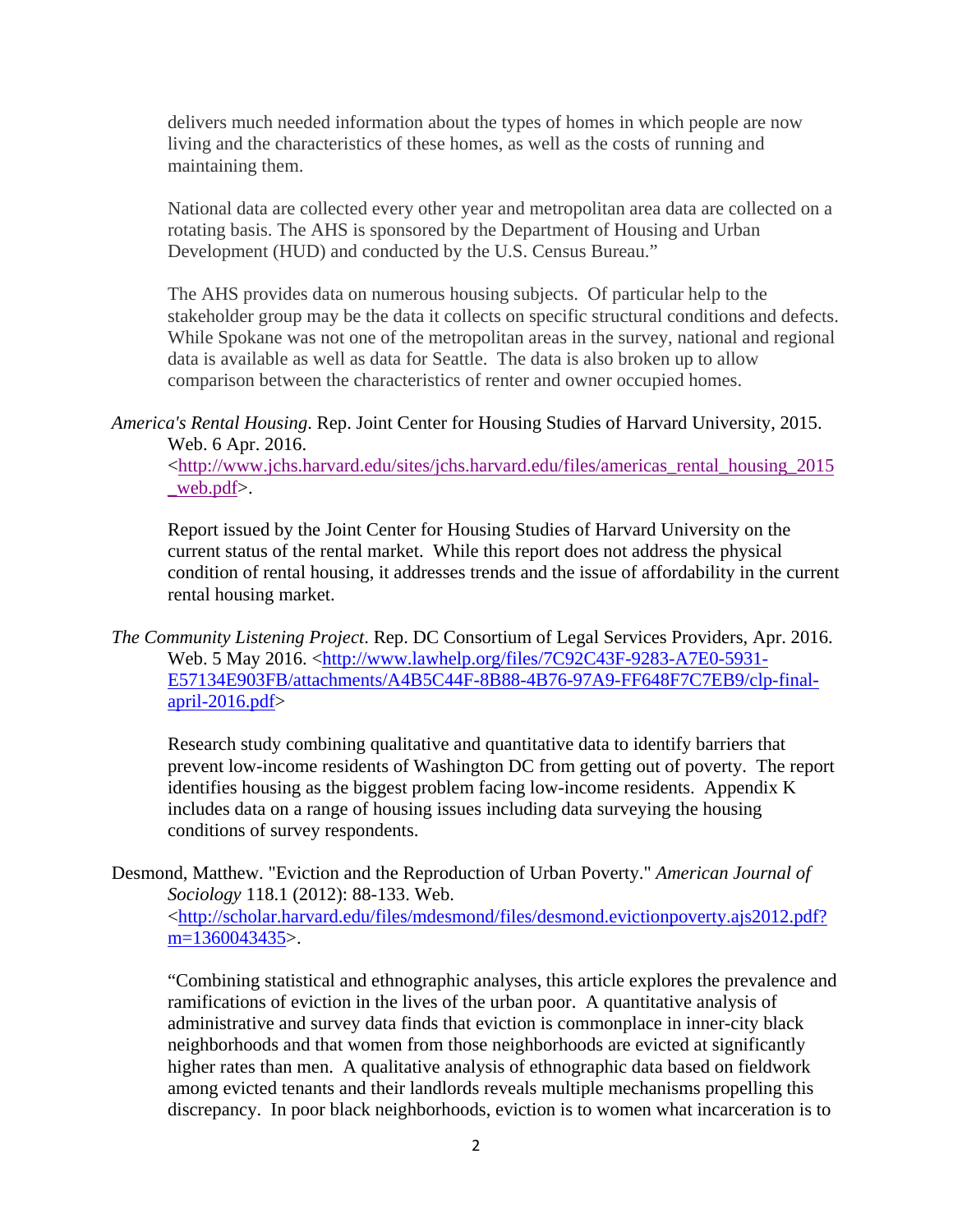men: a typical but severely consequential occurrence contributing to the reproduction of urban poverty."

Desmond's article provides a quantitative and qualitative picture of the challenges facing low income renters and landlords of low rent market rate properties. He has recently released a book titled *Evicted,* which provides a deeper account of his research on eviction.

*Final Recommendations*. Rep. Quality Rental Housing Workgroup, 22 Sept. 2008. Web. 6 Apr. 2016. <http://oregonon.org/files/2009/03/qrhw\_report\_final2.pdf>.

At the request of the Portland (OR) City Council, a workgroup was created to study habitability issues related to rental housing. Based on their research, the workgroup submitted a report of recommendations. These recommendations address many of the issues raised by this stakeholder group. In addition, the Appendix provides information regarding identifying issues, as well as survey and focus group questions.

Jacobs, David E., and Andrea Baeder. *Housing Interventions and Health: A Review of the Evidence*. Rep. National Center for Healthy Housing, Jan. 2009. Web. 6 Apr. 2016. <http://www.nchh.org/Portals/0/Contents/Housing%20Interventions%20and%20Health.p df>.

This report is an exhaustive review of healthy housing intervention research. It attempts to identify methods of intervention and assess their effectiveness on improving housing health. These interventions are categorized in five areas: Interior Biological Agents, Interior Chemical Agents, External Exposures, Structural Deficiencies, and the Intersection Between Housing and Community.

*Odds Against Tomorrow: Health Inequities in Spokane County*. Rep. Spokane Regional Health District, May 2012. Web. 6 Apr. 2016. <https://www.srhd.org/documents/PublicHealthData/HealthInequities-2012.pdf>.

This comprehensive report on health in Spokane includes a chapter which addresses the impact of neighborhoods and the physical environment on health. It lists health rates in select categories by neighborhood.

*Spokane Housing and Economic Report*. Rep. Applied Development Economics, Inc., Nov. 2015. Web. 6 Apr. 2016. <http://www.downtownspokane.org/flipbook/Housing2015/Report.pdf>.

This report provides a recent analysis of Spokane's residential market. The appendix contains maps of the city's housing units and occupancy status.

*The Surgeon General's Call to Action to Promote Healthy Homes*. Rep. Office of the Surgeon General (US), 2009. Web. 6 Apr. 2016. <http://www.ncbi.nlm.nih.gov/books/NBK44192/>.